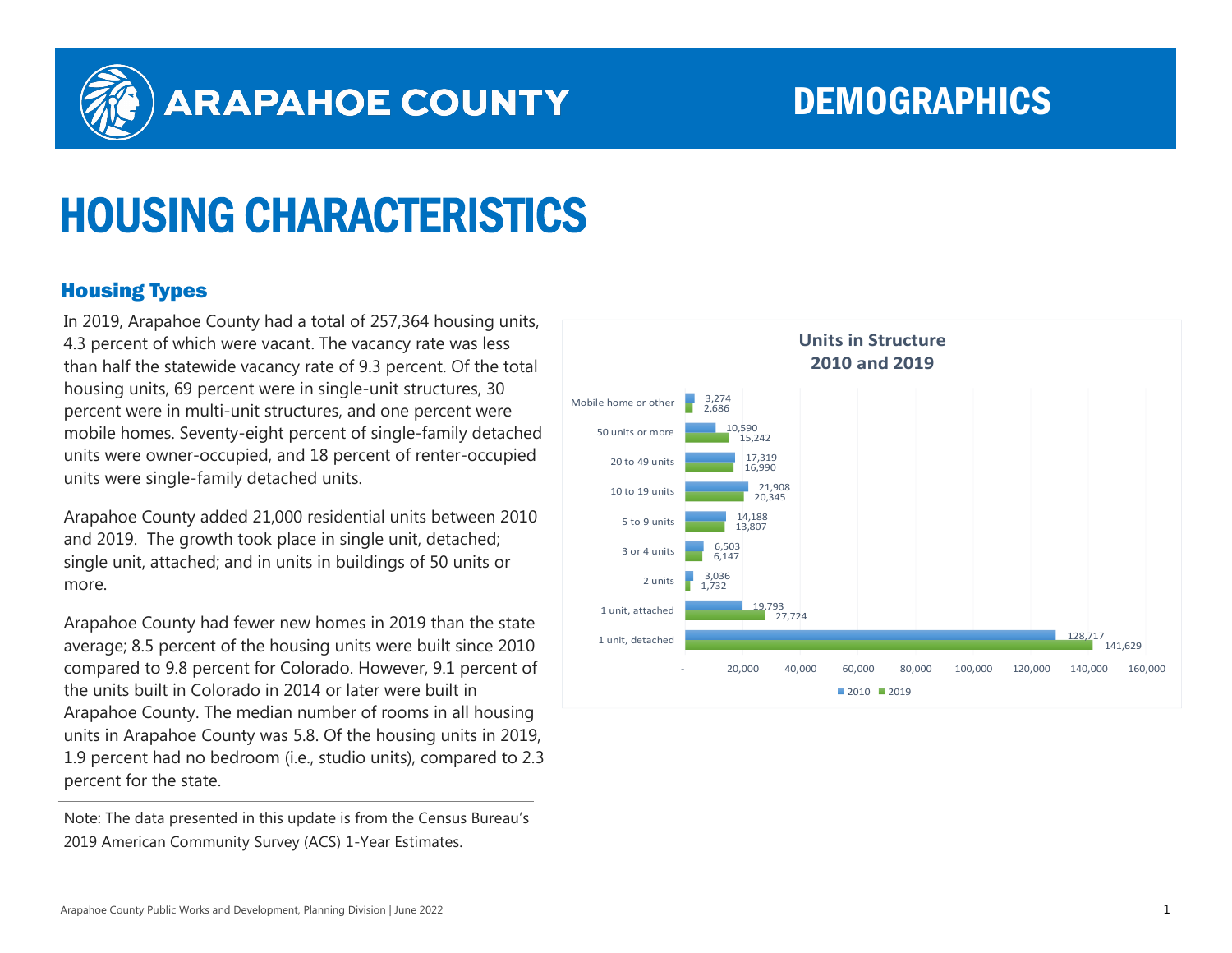#### Occupied Housing Unit Characteristics

In 2019, Arapahoe County had 246,302 occupied housing units —161,300 (65.5 percent) were owner-occupied and 85,000 (34.5 percent) were renter-occupied. The number of owner-occupied units had increased by 16,300 since 2010 while the number of renter-occupied units had increased by more than 4,700. Sixty-three percent of 2019 householders of these units had moved into their homes since 2010 and 33 percent had moved in during 2017, 2018, or 2019.

In Arapahoe County, seventy-five percent of the owner-occupied units had a mortgage, while 71 percent of Colorado owners had a mortgage. Only 1,800 of the Arapahoe County households did not have telephone service. Less than five percent of the households had no vehicles available while 24 percent had three or more.

Most homes in Arapahoe County used utility gas for heat as shown in the following chart, similar to all other counties. Across Colorado, bottled, tank, or LP gas was used in nearly five percent of the homes and wood was used in almost two percent, while the comparable percentages in Arapahoe County were 1.4 and 0.2 percent respectively. Arapahoe County had the second-largest percentage of homes using electricity for heat (27.9 percent) of any of the large counties in the state.

| <b>Geography</b> | <b>Occupied</b><br>units | <b>Utility gas</b> | <b>Bottled, tank,</b><br>or LP gas | <b>Electricity</b> | <b>Wood</b> | <b>Solar</b><br>energy | <b>Other fuel</b> | <b>No fuel</b><br>used |
|------------------|--------------------------|--------------------|------------------------------------|--------------------|-------------|------------------------|-------------------|------------------------|
| <b>Adams</b>     | 171,977                  | 71.1%              | 1.3%                               | 25.6%              | 0.3%        | 0.5%                   | 0.4%              | 0.7%                   |
| <b>Arapahoe</b>  | 246,302                  | 69.2%              | 1.4%                               | 27.9%              | 0.2%        | 0.4%                   | 0.4%              | 0.5%                   |
| <b>Boulder</b>   | 131,854                  | 71.1%              | 2.8%                               | 23.7%              | 0.7%        | 0.6%                   | 0.7%              | 0.5%                   |
| <b>Denver</b>    | 318,445                  | 65.5%              | 0.9%                               | 31.6%              | 0.0%        | 0.4%                   | 0.7%              | 0.8%                   |
| <b>Douglas</b>   | 127,476                  | 75.6%              | 3.1%                               | 20.2%              | 0.3%        | 0.3%                   | 0.2%              | 0.2%                   |
| <b>El Paso</b>   | 265,798                  | 71.8%              | 3.5%                               | 22.9%              | 0.7%        | 0.0%                   | 0.8%              | 0.2%                   |
| <b>Jefferson</b> | 236,496                  | 71.9%              | 2.5%                               | 22.9%              | 0.6%        | 0.3%                   | 0.7%              | 0.8%                   |
| <b>Larimer</b>   | 146,638                  | 70.2%              | 4.5%                               | 22.6%              | 1.4%        | 0.3%                   | 0.5%              | 0.5%                   |
| <b>Mesa</b>      | 63,644                   | 81.2%              | 2.4%                               | 12.4%              | 2.4%        | 0.4%                   | 0.9%              | 0.3%                   |
| <b>Pueblo</b>    | 66,111                   | 74.6%              | 6.4%                               | 15.8%              | 1.7%        | 0.2%                   | 0.8%              | 0.5%                   |
| <b>Weld</b>      | 111,298                  | 77.0%              | 6.2%                               | 14.5%              | 0.6%        | 0.4%                   | 1.1%              | 0.1%                   |
| <b>Colorado</b>  | 2,235,103                | 68.4%              | 4.8%                               | 23.6%              | 1.6%        | 0.4%                   | 0.7%              | 0.5%                   |